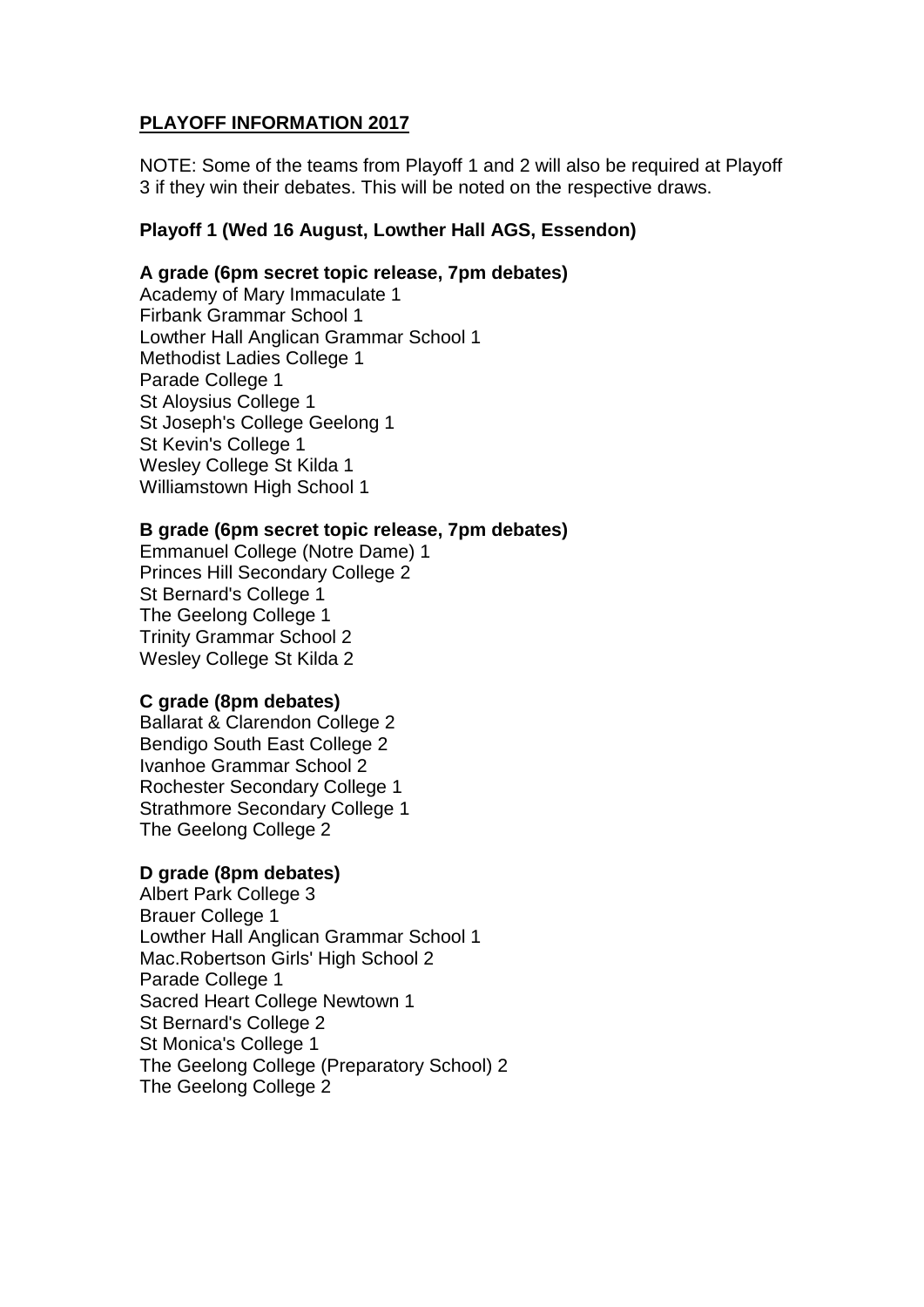## **Playoff 2 (Wed 23 August, Kilvington GS, Ormond)**

#### **A grade (6pm topic release, 7pm debate)**

Camberwell Grammar School 2 Gippsland Grammar School 1 Haileybury College 3 Haileybury College 4 Melbourne Grammar School 2 Melbourne Grammar School 7 Our Lady of the Sacred Heart College 1 St Leonard's College 2 St Paul's Anglican Grammar School (Warragul) 1 Wesley College Glen Waverley 1

#### **B grade (7pm topic release, 8pm debate)**

Carey Grammar School 3 Gippsland Grammar School 2 Haileybury College 1 St Bede's College 2

## **C grade (7pm debate)**

Berwick Grammar School 1 Brighton Grammar School 3 Camberwell Grammar School 2 Caulfield Grammar School 1 Gippsland Grammar School 2 Haileybury College 3 Huntingtower School 1 Huntingtower School 5 Kilvington Grammar School 2 Mazenod College 1 St Bernard's College 3 St Kevin's College 2 St Leonard's College 1 Toorak College 1 Waverley Christian College 1 Loreto Mandeville Hall 2

**D grade on next page…**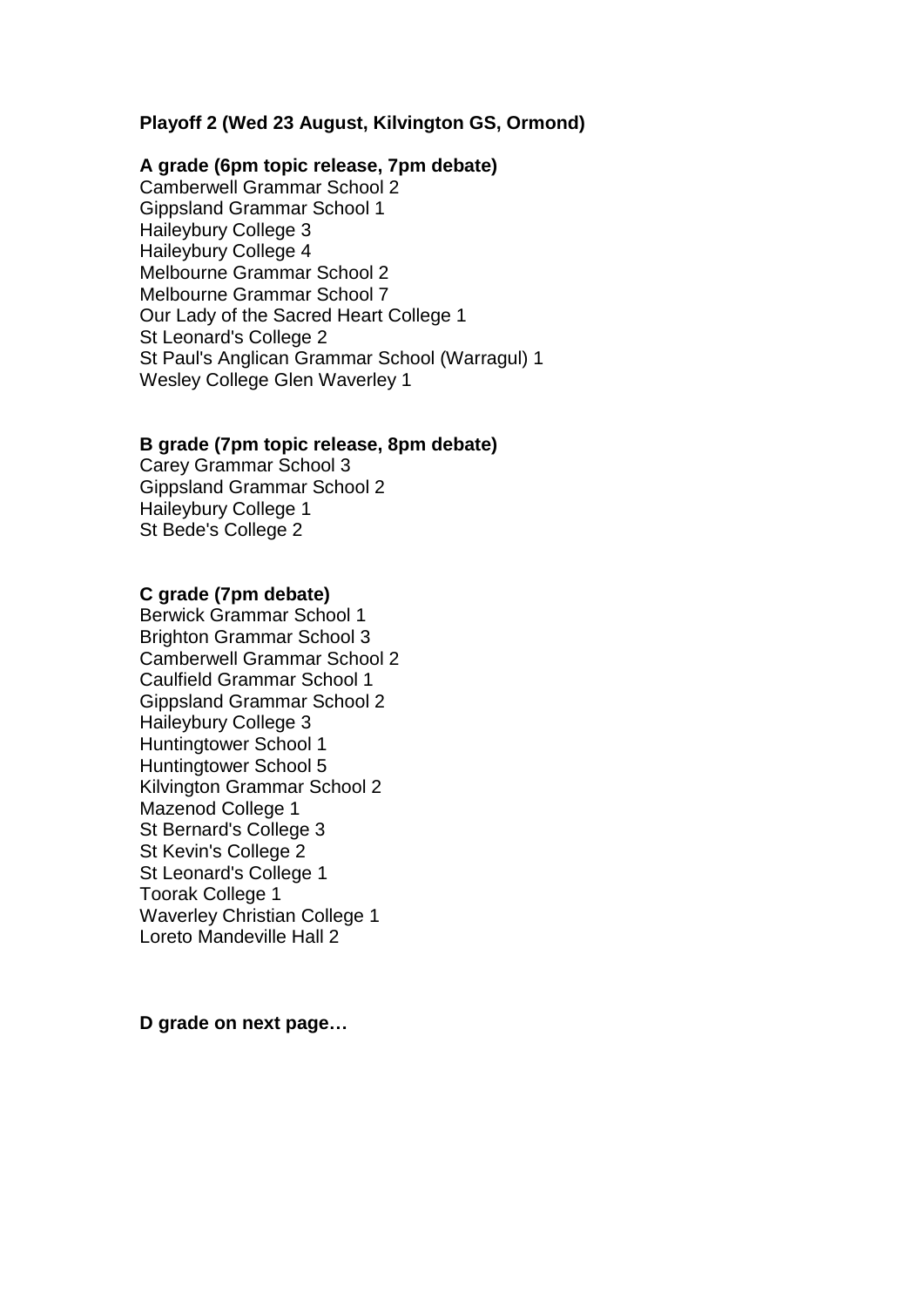# **Playoff 2 (Wed 23 August, Kilvington GS, Ormond)**

## **D grade (8pm debate)**

Albert Park College 2 Bialik College 1 Carey Grammar School 1 Carey Grammar School 6 Gippsland Grammar School 3 Gladstone Park Secondary College 2 Haileybury College Castlefield Girls 1 Haileybury College Castlefield Girls 2 Huntingtower School 5 Loreto Mandeville Hall Toorak 1 McKinnon Secondary College 1 Melbourne High School 1 Mt Lilydale Mercy College 2 Nossal High School 1 Ruyton Girls School 4 South Oakleigh College 1 The Peninsula School 1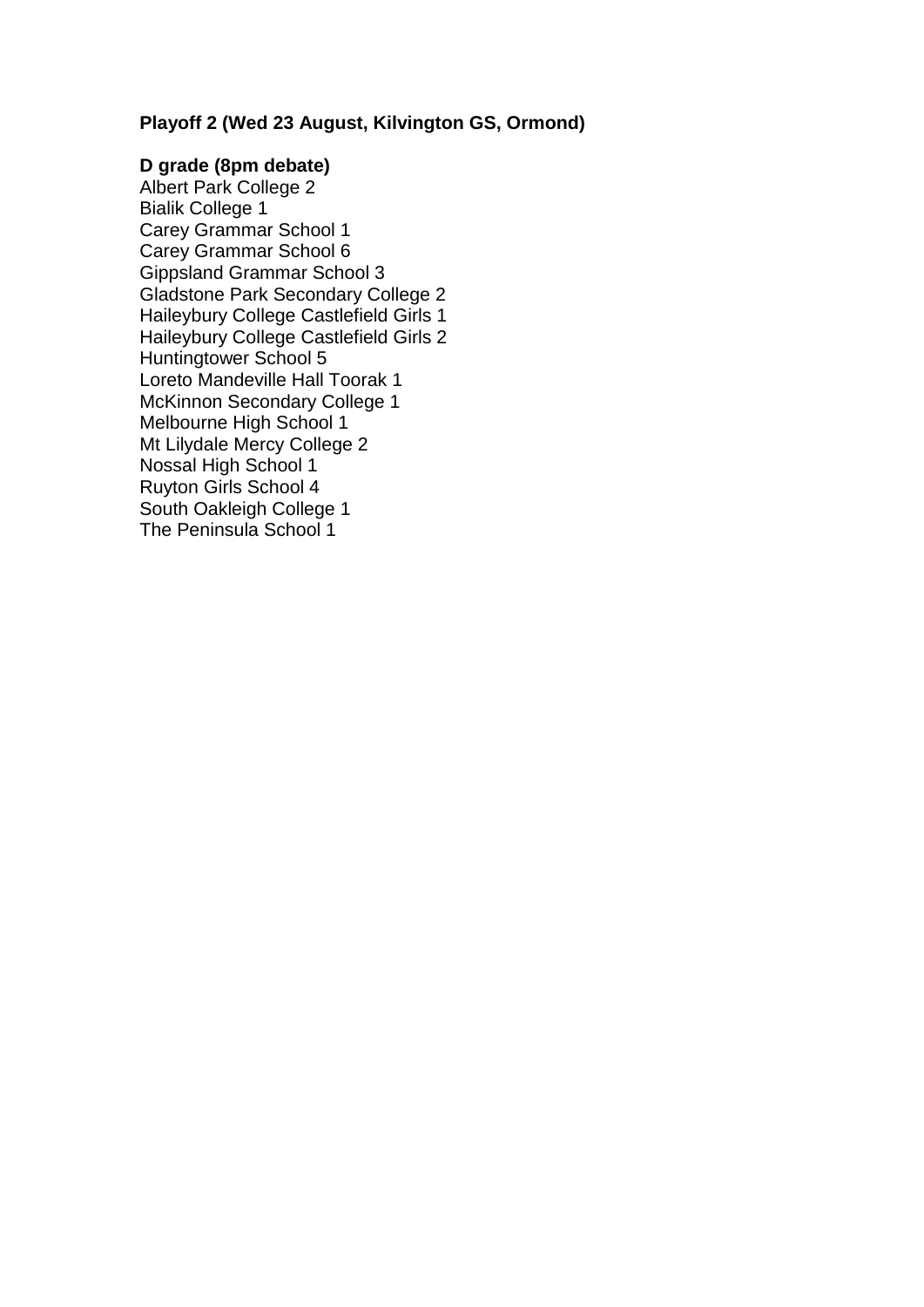## **Playoff 3 (Wed 30 August, Northcote HS, Northcote)**

#### **A grade (6pm topic release, 7pm debate)**

Australian International Academy 1 Ballarat High School 1 East Doncaster Secondary College 1 Fountain Gate Secondary College 1 Geelong Grammar School 1 Girton Grammar School 1 Ivanhoe Grammar School 2 MacRobertson Girls' High School 1 Melbourne High School 1 Overnewton Anglican College 1 Scotch College 1 The Geelong College 1 University High School 2 Woodleigh School 1 Yarra Valley Grammar School 1 Yarra Valley Grammar School 2

#### **B grade (6pm topic release, 7pm debate)**

Camberwell Grammar School 1 Ivanhoe Grammar School Plenty 1 Kilvington Grammar School 2 Melbourne Grammar School 3 St Bernard's College 2 St Leonard's College 1 Woodleigh School 1 Yarra Valley Grammar School 1

#### **C grade (8pm debate)**

Al-Taqwa College 2 Box Hill High School 1 Gippsland Grammar School 1 Mac.Robertson Girls' High School 4 Melbourne High School 1 Nossal High School 1 Parade College 1 Penleigh and Essendon Grammar School (McNab) 3 Presbyterian Ladies College 1 Salesian College Sunbury 1 Santa Maria College 2 The Geelong College 1

#### **D grade on next page…**